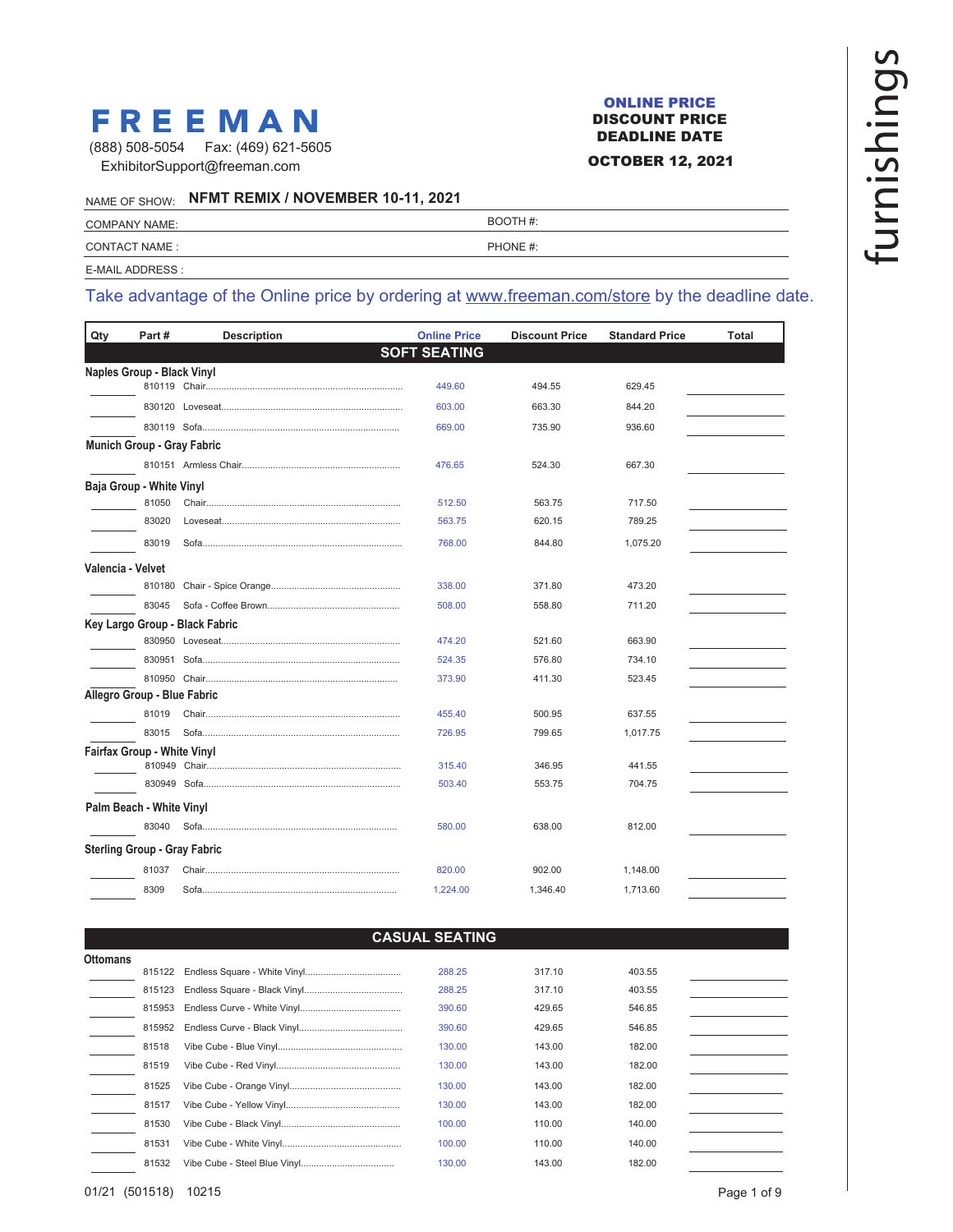CONTACT NAME : PHONE #: COMPANY NAME: BOOTH #:

E-MAIL ADDRESS :

| Qty                           | Part#                | <b>Description</b>                     | <b>Online Price</b> | <b>Discount Price</b> | <b>Standard Price</b> | Total |
|-------------------------------|----------------------|----------------------------------------|---------------------|-----------------------|-----------------------|-------|
|                               | Ottomans (continued) |                                        |                     |                       |                       |       |
|                               | 81533                |                                        | 130.00              | 143.00                | 182.00                |       |
|                               | 81534                |                                        | 130.00              | 143.00                | 182.00                |       |
|                               | 81535                |                                        | 130.00              | 143.00                | 182.00                |       |
|                               | 81536                |                                        | 130.00              | 143.00                | 182.00                |       |
|                               | 81537                |                                        | 130.00              | 143.00                | 182.00                |       |
|                               | 81538                |                                        | 130.00              | 143.00                | 182.00                |       |
|                               | 815151               |                                        | 178.00              | 195.80                | 249.20                |       |
|                               | 815154               |                                        | 178.00              | 195.80                | 249.20                |       |
|                               | 815159               |                                        | 178.00              | 195.80                | 249.20                |       |
|                               |                      |                                        | 178.00              | 195.80                | 249.20                |       |
|                               | 815157               | Marche Swivel - Meadow Green Fabric    | 178.00              | 195.80                | 249.20                |       |
|                               | 815158               | Marche Swivel - Pear Yellow Fabric     | 178.00              | 195.80                | 249.20                |       |
|                               | 815156               |                                        | 178.00              | 195.80                | 249.20                |       |
|                               | 815153               | Marche Swivel - Raspberry Fabric       | 178.00              | 195.80                | 249.20                |       |
|                               | 815155               | Marche Swivel - Rose Quartz Fabric     | 178.00              | 195.80                | 249.20                |       |
|                               | 815150               |                                        | 178.00              | 195.80                | 249.20                |       |
|                               | 815160               |                                        | 178.00              | 195.80                | 249.20                |       |
|                               | 81540                | Marche Swivel - Forest Green Vinyl     | 202.00              | 222.20                | 282.80                |       |
|                               | 81541                |                                        | 202.00              | 222.20                | 282.80                |       |
|                               | 81542                | Marche Swivel - Distressed Brown Vinyl | 202.00              | 222.20                | 282.80                |       |
|                               | 81543                |                                        |                     | 222.20                | 282.80                |       |
|                               |                      |                                        | 202.00              |                       |                       |       |
|                               | 81539                | Marche Swivel - Ivory Faux Sheep Fur   | 202.00              | 222.20                | 282.80                |       |
| <b>Beverly Bench Ottomans</b> |                      |                                        |                     |                       |                       |       |
|                               | 81550                |                                        | 405.45              | 446.00                | 567.65                |       |
|                               | 81551<br>81552       |                                        | 405.45<br>405.45    | 446.00<br>446.00      | 567.65<br>567.65      |       |
|                               | 81553                |                                        | 405.45              | 446.00                | 567.65                |       |
|                               | 81554                |                                        | 405.45              | 446.00                | 567.65                |       |
|                               | 81555                |                                        | 405.45              | 446.00                | 567.65                |       |
|                               | 81556                |                                        | 405.45              | 446.00                | 567.65                |       |
|                               |                      | Beverly Small Bench Ottomans           |                     |                       |                       |       |
|                               |                      |                                        |                     |                       |                       |       |
|                               | 81560                | Blue Fabric                            | 382.00<br>382.00    | 420.20<br>420.20      | 534.80<br>534.80      |       |
|                               | 81562                |                                        | 382.00              | 420.20                | 534.80                |       |
|                               | 81563                |                                        | 382.00              | 420.20                | 534.80                |       |
|                               | 81565                |                                        | 382.00              | 420.20                | 534.80                |       |
|                               | 81568                |                                        | 382.00              | 420.20                | 534.80                |       |
|                               | 81569                |                                        | 382.00              | 420.20                | 534.80                |       |
|                               | 81566                |                                        | 382.00              | 420.20                | 534.80                |       |
|                               | 81567                |                                        | 382.00              | 420.20                | 534.80                |       |
|                               | 81564                |                                        | 382.00              | 420.20                | 534.80                |       |
|                               | 81570                |                                        | 382.00              | 420.20                | 534.80                |       |
| <b>Accent Chairs</b>          |                      |                                        |                     |                       |                       |       |
|                               | 71089                |                                        | 134.05              | 147.45                | 187.65                |       |
|                               | 71090                |                                        | 156.65              | 172.30                | 219.30                |       |
|                               | 810861               |                                        | 125.05              | 137.55                | 175.05                |       |
|                               |                      |                                        | 71.15               | 78.25                 | 99.60                 |       |
|                               |                      |                                        |                     |                       |                       |       |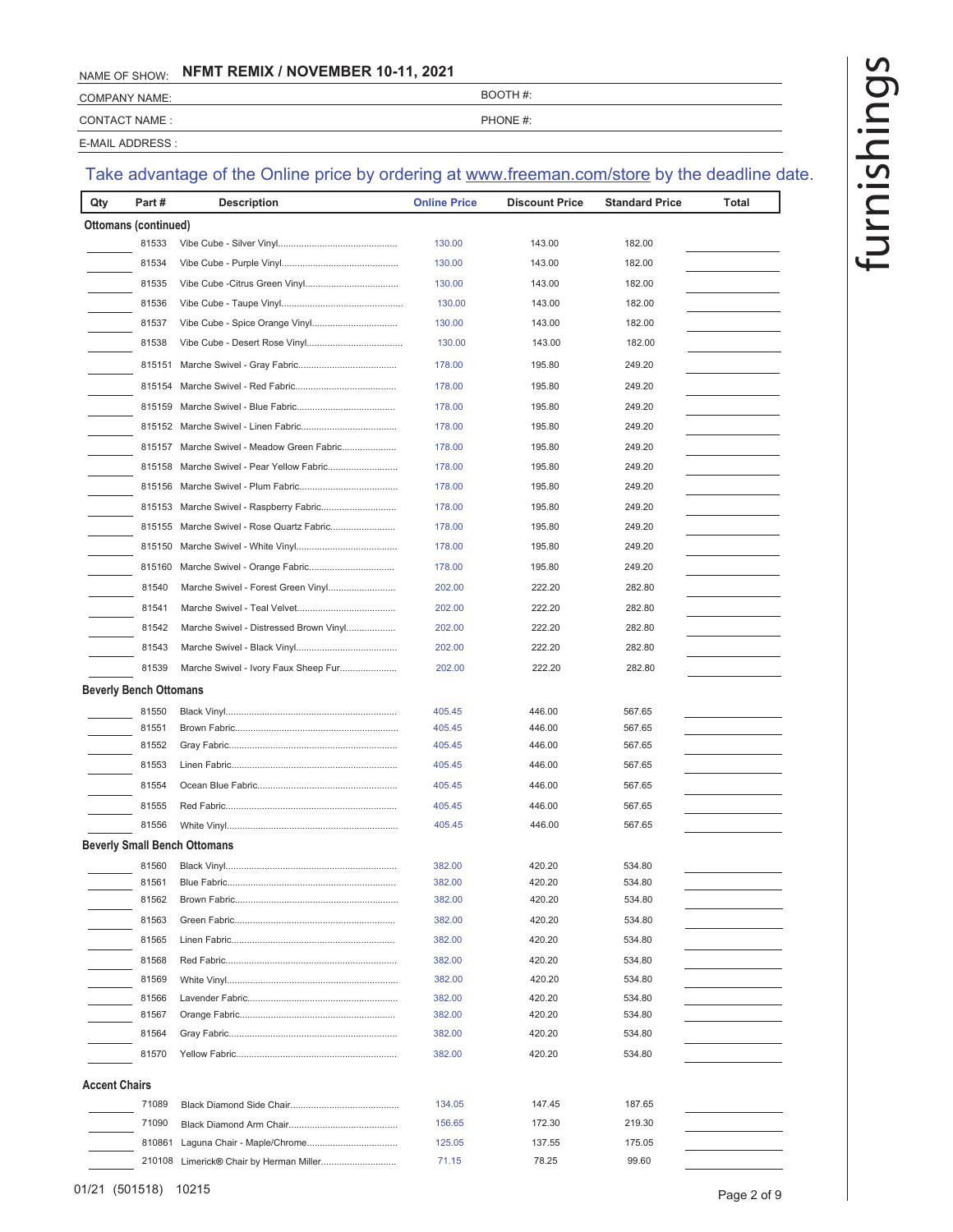| <b>COMPANY NAME:</b> | BOOTH#:  |
|----------------------|----------|
| CONTACT NAME:        | PHONE #: |

E-MAIL ADDRESS :

| <b>Accent Chairs (continued)</b><br>720.65<br>792.70<br>1,008.90<br>259.00<br>362.60<br>810948<br>284.90<br>810164<br>134.00<br>147.40<br>187.60<br>134.00<br>147.40<br>187.60<br>147.40<br>187.60<br>810161<br>134.00<br>810162 Marina Chair - Ocean Blue Fabric<br>187.60<br>134.00<br>147.40<br>134.00<br>147.40<br>187.60<br>810131<br>87.40<br>96.15<br>122.35<br>810130<br>Malba Chair - Green Molded Plastic<br>96.15<br>122.35<br>87.40<br>810846<br>Christopher Chair - White Vinyl/Chrome<br>149.25<br>106.60<br>117.25<br>198.05<br>810851<br>141.45<br>155.60<br>810841<br>112.75<br>124.05<br>157.85<br>810837<br>Razor Armless Chair - White High Density Plastic<br>57.40<br>73.10<br>52.20<br>269.55<br>343.05<br>810875<br>245.05<br>81083<br>103.60<br>74.00<br>81.40<br>81082<br>74.00<br>81.40<br>103.60<br>81093<br>186.00<br>260.40<br>204.60<br>810145<br>238.00<br>261.80<br>333.20<br>81024<br>732.00<br>805.20<br>1,024.80<br>81034<br>508.00<br>558.80<br>711.20<br>81035<br>492.00<br>541.20<br>688.80<br>81036<br>682.00<br>868.00<br>620.00<br>81031<br>570.00<br>627.00<br>798.00<br>81032<br>349.80<br>318.00<br>445.20<br>81038<br>378.00<br>415.80<br>529.20<br>81039<br>378.00<br>415.80<br>529.20<br>Executive Seating<br>71046<br>N/A<br>N/A<br>N/A<br>71045<br>242.50<br>266.75<br>339.50<br>810874<br>La Brea Swivel Chair - Charcoal Gray Fabric<br>287.70<br>316.45<br>402.80<br>366.00<br>402.60<br>512.40<br>810175<br>Pro Executive High Back Chair - White Vinyl<br>356.60<br>810844<br>254.70<br>280.15<br>810946 Pro Executive High Back Chair - Black Vinyl<br>259.00<br>284.90<br>362.60<br>Pro Executive Mid Back Chair - White Vinyl<br>810945<br>321.70<br>353.85<br>450.40<br>442.00<br>810944 Pro Executive Mid Back Chair - Black Vinyl<br>315.70<br>347.25<br>470.80<br>810947 Pro Executive Guest Chair - Black Vinyl<br>336.30<br>369.95<br>Cupertino Mid Back Chair - Black Vinyl<br>424.00<br>466.40<br>593.60<br>810170<br>Barstools<br>71088<br>187.20<br>205.90<br>262.10<br>71048<br>N/A<br>N/A<br>N/A<br>71047<br>301.45<br>383.65<br>274.05<br>810860<br>Laguna Barstool - Maple/Chrome<br>157.85<br>221.00<br>173.65<br>210109<br>Limerick® Stool by Herman Miller<br>124.60<br>137.05<br>174.45<br>148.30<br>163.15<br>207.60<br>148.30<br>163.15<br>207.60<br>810871<br>Lift Barstool - Black Vinyl/Chrome<br>207.60<br>148.30<br>163.15<br>810870<br>148.30<br>163.15<br>207.60<br>810103 Banana Barstool - White Vinyl/Chrome<br>188.45<br>239.80<br>171.30 | Qty | Part# | <b>Description</b> | <b>Online Price</b> | <b>Discount Price</b> | <b>Standard Price</b> | Total |
|------------------------------------------------------------------------------------------------------------------------------------------------------------------------------------------------------------------------------------------------------------------------------------------------------------------------------------------------------------------------------------------------------------------------------------------------------------------------------------------------------------------------------------------------------------------------------------------------------------------------------------------------------------------------------------------------------------------------------------------------------------------------------------------------------------------------------------------------------------------------------------------------------------------------------------------------------------------------------------------------------------------------------------------------------------------------------------------------------------------------------------------------------------------------------------------------------------------------------------------------------------------------------------------------------------------------------------------------------------------------------------------------------------------------------------------------------------------------------------------------------------------------------------------------------------------------------------------------------------------------------------------------------------------------------------------------------------------------------------------------------------------------------------------------------------------------------------------------------------------------------------------------------------------------------------------------------------------------------------------------------------------------------------------------------------------------------------------------------------------------------------------------------------------------------------------------------------------------------------------------------------------------------------------------------------------------------------------------------------------------------------------------------------------------------------------------------------------------------------------------------------------------------------|-----|-------|--------------------|---------------------|-----------------------|-----------------------|-------|
|                                                                                                                                                                                                                                                                                                                                                                                                                                                                                                                                                                                                                                                                                                                                                                                                                                                                                                                                                                                                                                                                                                                                                                                                                                                                                                                                                                                                                                                                                                                                                                                                                                                                                                                                                                                                                                                                                                                                                                                                                                                                                                                                                                                                                                                                                                                                                                                                                                                                                                                                    |     |       |                    |                     |                       |                       |       |
|                                                                                                                                                                                                                                                                                                                                                                                                                                                                                                                                                                                                                                                                                                                                                                                                                                                                                                                                                                                                                                                                                                                                                                                                                                                                                                                                                                                                                                                                                                                                                                                                                                                                                                                                                                                                                                                                                                                                                                                                                                                                                                                                                                                                                                                                                                                                                                                                                                                                                                                                    |     |       |                    |                     |                       |                       |       |
|                                                                                                                                                                                                                                                                                                                                                                                                                                                                                                                                                                                                                                                                                                                                                                                                                                                                                                                                                                                                                                                                                                                                                                                                                                                                                                                                                                                                                                                                                                                                                                                                                                                                                                                                                                                                                                                                                                                                                                                                                                                                                                                                                                                                                                                                                                                                                                                                                                                                                                                                    |     |       |                    |                     |                       |                       |       |
|                                                                                                                                                                                                                                                                                                                                                                                                                                                                                                                                                                                                                                                                                                                                                                                                                                                                                                                                                                                                                                                                                                                                                                                                                                                                                                                                                                                                                                                                                                                                                                                                                                                                                                                                                                                                                                                                                                                                                                                                                                                                                                                                                                                                                                                                                                                                                                                                                                                                                                                                    |     |       |                    |                     |                       |                       |       |
|                                                                                                                                                                                                                                                                                                                                                                                                                                                                                                                                                                                                                                                                                                                                                                                                                                                                                                                                                                                                                                                                                                                                                                                                                                                                                                                                                                                                                                                                                                                                                                                                                                                                                                                                                                                                                                                                                                                                                                                                                                                                                                                                                                                                                                                                                                                                                                                                                                                                                                                                    |     |       |                    |                     |                       |                       |       |
|                                                                                                                                                                                                                                                                                                                                                                                                                                                                                                                                                                                                                                                                                                                                                                                                                                                                                                                                                                                                                                                                                                                                                                                                                                                                                                                                                                                                                                                                                                                                                                                                                                                                                                                                                                                                                                                                                                                                                                                                                                                                                                                                                                                                                                                                                                                                                                                                                                                                                                                                    |     |       |                    |                     |                       |                       |       |
|                                                                                                                                                                                                                                                                                                                                                                                                                                                                                                                                                                                                                                                                                                                                                                                                                                                                                                                                                                                                                                                                                                                                                                                                                                                                                                                                                                                                                                                                                                                                                                                                                                                                                                                                                                                                                                                                                                                                                                                                                                                                                                                                                                                                                                                                                                                                                                                                                                                                                                                                    |     |       |                    |                     |                       |                       |       |
|                                                                                                                                                                                                                                                                                                                                                                                                                                                                                                                                                                                                                                                                                                                                                                                                                                                                                                                                                                                                                                                                                                                                                                                                                                                                                                                                                                                                                                                                                                                                                                                                                                                                                                                                                                                                                                                                                                                                                                                                                                                                                                                                                                                                                                                                                                                                                                                                                                                                                                                                    |     |       |                    |                     |                       |                       |       |
|                                                                                                                                                                                                                                                                                                                                                                                                                                                                                                                                                                                                                                                                                                                                                                                                                                                                                                                                                                                                                                                                                                                                                                                                                                                                                                                                                                                                                                                                                                                                                                                                                                                                                                                                                                                                                                                                                                                                                                                                                                                                                                                                                                                                                                                                                                                                                                                                                                                                                                                                    |     |       |                    |                     |                       |                       |       |
|                                                                                                                                                                                                                                                                                                                                                                                                                                                                                                                                                                                                                                                                                                                                                                                                                                                                                                                                                                                                                                                                                                                                                                                                                                                                                                                                                                                                                                                                                                                                                                                                                                                                                                                                                                                                                                                                                                                                                                                                                                                                                                                                                                                                                                                                                                                                                                                                                                                                                                                                    |     |       |                    |                     |                       |                       |       |
|                                                                                                                                                                                                                                                                                                                                                                                                                                                                                                                                                                                                                                                                                                                                                                                                                                                                                                                                                                                                                                                                                                                                                                                                                                                                                                                                                                                                                                                                                                                                                                                                                                                                                                                                                                                                                                                                                                                                                                                                                                                                                                                                                                                                                                                                                                                                                                                                                                                                                                                                    |     |       |                    |                     |                       |                       |       |
|                                                                                                                                                                                                                                                                                                                                                                                                                                                                                                                                                                                                                                                                                                                                                                                                                                                                                                                                                                                                                                                                                                                                                                                                                                                                                                                                                                                                                                                                                                                                                                                                                                                                                                                                                                                                                                                                                                                                                                                                                                                                                                                                                                                                                                                                                                                                                                                                                                                                                                                                    |     |       |                    |                     |                       |                       |       |
|                                                                                                                                                                                                                                                                                                                                                                                                                                                                                                                                                                                                                                                                                                                                                                                                                                                                                                                                                                                                                                                                                                                                                                                                                                                                                                                                                                                                                                                                                                                                                                                                                                                                                                                                                                                                                                                                                                                                                                                                                                                                                                                                                                                                                                                                                                                                                                                                                                                                                                                                    |     |       |                    |                     |                       |                       |       |
|                                                                                                                                                                                                                                                                                                                                                                                                                                                                                                                                                                                                                                                                                                                                                                                                                                                                                                                                                                                                                                                                                                                                                                                                                                                                                                                                                                                                                                                                                                                                                                                                                                                                                                                                                                                                                                                                                                                                                                                                                                                                                                                                                                                                                                                                                                                                                                                                                                                                                                                                    |     |       |                    |                     |                       |                       |       |
|                                                                                                                                                                                                                                                                                                                                                                                                                                                                                                                                                                                                                                                                                                                                                                                                                                                                                                                                                                                                                                                                                                                                                                                                                                                                                                                                                                                                                                                                                                                                                                                                                                                                                                                                                                                                                                                                                                                                                                                                                                                                                                                                                                                                                                                                                                                                                                                                                                                                                                                                    |     |       |                    |                     |                       |                       |       |
|                                                                                                                                                                                                                                                                                                                                                                                                                                                                                                                                                                                                                                                                                                                                                                                                                                                                                                                                                                                                                                                                                                                                                                                                                                                                                                                                                                                                                                                                                                                                                                                                                                                                                                                                                                                                                                                                                                                                                                                                                                                                                                                                                                                                                                                                                                                                                                                                                                                                                                                                    |     |       |                    |                     |                       |                       |       |
|                                                                                                                                                                                                                                                                                                                                                                                                                                                                                                                                                                                                                                                                                                                                                                                                                                                                                                                                                                                                                                                                                                                                                                                                                                                                                                                                                                                                                                                                                                                                                                                                                                                                                                                                                                                                                                                                                                                                                                                                                                                                                                                                                                                                                                                                                                                                                                                                                                                                                                                                    |     |       |                    |                     |                       |                       |       |
|                                                                                                                                                                                                                                                                                                                                                                                                                                                                                                                                                                                                                                                                                                                                                                                                                                                                                                                                                                                                                                                                                                                                                                                                                                                                                                                                                                                                                                                                                                                                                                                                                                                                                                                                                                                                                                                                                                                                                                                                                                                                                                                                                                                                                                                                                                                                                                                                                                                                                                                                    |     |       |                    |                     |                       |                       |       |
|                                                                                                                                                                                                                                                                                                                                                                                                                                                                                                                                                                                                                                                                                                                                                                                                                                                                                                                                                                                                                                                                                                                                                                                                                                                                                                                                                                                                                                                                                                                                                                                                                                                                                                                                                                                                                                                                                                                                                                                                                                                                                                                                                                                                                                                                                                                                                                                                                                                                                                                                    |     |       |                    |                     |                       |                       |       |
|                                                                                                                                                                                                                                                                                                                                                                                                                                                                                                                                                                                                                                                                                                                                                                                                                                                                                                                                                                                                                                                                                                                                                                                                                                                                                                                                                                                                                                                                                                                                                                                                                                                                                                                                                                                                                                                                                                                                                                                                                                                                                                                                                                                                                                                                                                                                                                                                                                                                                                                                    |     |       |                    |                     |                       |                       |       |
|                                                                                                                                                                                                                                                                                                                                                                                                                                                                                                                                                                                                                                                                                                                                                                                                                                                                                                                                                                                                                                                                                                                                                                                                                                                                                                                                                                                                                                                                                                                                                                                                                                                                                                                                                                                                                                                                                                                                                                                                                                                                                                                                                                                                                                                                                                                                                                                                                                                                                                                                    |     |       |                    |                     |                       |                       |       |
|                                                                                                                                                                                                                                                                                                                                                                                                                                                                                                                                                                                                                                                                                                                                                                                                                                                                                                                                                                                                                                                                                                                                                                                                                                                                                                                                                                                                                                                                                                                                                                                                                                                                                                                                                                                                                                                                                                                                                                                                                                                                                                                                                                                                                                                                                                                                                                                                                                                                                                                                    |     |       |                    |                     |                       |                       |       |
|                                                                                                                                                                                                                                                                                                                                                                                                                                                                                                                                                                                                                                                                                                                                                                                                                                                                                                                                                                                                                                                                                                                                                                                                                                                                                                                                                                                                                                                                                                                                                                                                                                                                                                                                                                                                                                                                                                                                                                                                                                                                                                                                                                                                                                                                                                                                                                                                                                                                                                                                    |     |       |                    |                     |                       |                       |       |
|                                                                                                                                                                                                                                                                                                                                                                                                                                                                                                                                                                                                                                                                                                                                                                                                                                                                                                                                                                                                                                                                                                                                                                                                                                                                                                                                                                                                                                                                                                                                                                                                                                                                                                                                                                                                                                                                                                                                                                                                                                                                                                                                                                                                                                                                                                                                                                                                                                                                                                                                    |     |       |                    |                     |                       |                       |       |
|                                                                                                                                                                                                                                                                                                                                                                                                                                                                                                                                                                                                                                                                                                                                                                                                                                                                                                                                                                                                                                                                                                                                                                                                                                                                                                                                                                                                                                                                                                                                                                                                                                                                                                                                                                                                                                                                                                                                                                                                                                                                                                                                                                                                                                                                                                                                                                                                                                                                                                                                    |     |       |                    |                     |                       |                       |       |
|                                                                                                                                                                                                                                                                                                                                                                                                                                                                                                                                                                                                                                                                                                                                                                                                                                                                                                                                                                                                                                                                                                                                                                                                                                                                                                                                                                                                                                                                                                                                                                                                                                                                                                                                                                                                                                                                                                                                                                                                                                                                                                                                                                                                                                                                                                                                                                                                                                                                                                                                    |     |       |                    |                     |                       |                       |       |
|                                                                                                                                                                                                                                                                                                                                                                                                                                                                                                                                                                                                                                                                                                                                                                                                                                                                                                                                                                                                                                                                                                                                                                                                                                                                                                                                                                                                                                                                                                                                                                                                                                                                                                                                                                                                                                                                                                                                                                                                                                                                                                                                                                                                                                                                                                                                                                                                                                                                                                                                    |     |       |                    |                     |                       |                       |       |
|                                                                                                                                                                                                                                                                                                                                                                                                                                                                                                                                                                                                                                                                                                                                                                                                                                                                                                                                                                                                                                                                                                                                                                                                                                                                                                                                                                                                                                                                                                                                                                                                                                                                                                                                                                                                                                                                                                                                                                                                                                                                                                                                                                                                                                                                                                                                                                                                                                                                                                                                    |     |       |                    |                     |                       |                       |       |
|                                                                                                                                                                                                                                                                                                                                                                                                                                                                                                                                                                                                                                                                                                                                                                                                                                                                                                                                                                                                                                                                                                                                                                                                                                                                                                                                                                                                                                                                                                                                                                                                                                                                                                                                                                                                                                                                                                                                                                                                                                                                                                                                                                                                                                                                                                                                                                                                                                                                                                                                    |     |       |                    |                     |                       |                       |       |
|                                                                                                                                                                                                                                                                                                                                                                                                                                                                                                                                                                                                                                                                                                                                                                                                                                                                                                                                                                                                                                                                                                                                                                                                                                                                                                                                                                                                                                                                                                                                                                                                                                                                                                                                                                                                                                                                                                                                                                                                                                                                                                                                                                                                                                                                                                                                                                                                                                                                                                                                    |     |       |                    |                     |                       |                       |       |
|                                                                                                                                                                                                                                                                                                                                                                                                                                                                                                                                                                                                                                                                                                                                                                                                                                                                                                                                                                                                                                                                                                                                                                                                                                                                                                                                                                                                                                                                                                                                                                                                                                                                                                                                                                                                                                                                                                                                                                                                                                                                                                                                                                                                                                                                                                                                                                                                                                                                                                                                    |     |       |                    |                     |                       |                       |       |
|                                                                                                                                                                                                                                                                                                                                                                                                                                                                                                                                                                                                                                                                                                                                                                                                                                                                                                                                                                                                                                                                                                                                                                                                                                                                                                                                                                                                                                                                                                                                                                                                                                                                                                                                                                                                                                                                                                                                                                                                                                                                                                                                                                                                                                                                                                                                                                                                                                                                                                                                    |     |       |                    |                     |                       |                       |       |
|                                                                                                                                                                                                                                                                                                                                                                                                                                                                                                                                                                                                                                                                                                                                                                                                                                                                                                                                                                                                                                                                                                                                                                                                                                                                                                                                                                                                                                                                                                                                                                                                                                                                                                                                                                                                                                                                                                                                                                                                                                                                                                                                                                                                                                                                                                                                                                                                                                                                                                                                    |     |       |                    |                     |                       |                       |       |
|                                                                                                                                                                                                                                                                                                                                                                                                                                                                                                                                                                                                                                                                                                                                                                                                                                                                                                                                                                                                                                                                                                                                                                                                                                                                                                                                                                                                                                                                                                                                                                                                                                                                                                                                                                                                                                                                                                                                                                                                                                                                                                                                                                                                                                                                                                                                                                                                                                                                                                                                    |     |       |                    |                     |                       |                       |       |
|                                                                                                                                                                                                                                                                                                                                                                                                                                                                                                                                                                                                                                                                                                                                                                                                                                                                                                                                                                                                                                                                                                                                                                                                                                                                                                                                                                                                                                                                                                                                                                                                                                                                                                                                                                                                                                                                                                                                                                                                                                                                                                                                                                                                                                                                                                                                                                                                                                                                                                                                    |     |       |                    |                     |                       |                       |       |
|                                                                                                                                                                                                                                                                                                                                                                                                                                                                                                                                                                                                                                                                                                                                                                                                                                                                                                                                                                                                                                                                                                                                                                                                                                                                                                                                                                                                                                                                                                                                                                                                                                                                                                                                                                                                                                                                                                                                                                                                                                                                                                                                                                                                                                                                                                                                                                                                                                                                                                                                    |     |       |                    |                     |                       |                       |       |
|                                                                                                                                                                                                                                                                                                                                                                                                                                                                                                                                                                                                                                                                                                                                                                                                                                                                                                                                                                                                                                                                                                                                                                                                                                                                                                                                                                                                                                                                                                                                                                                                                                                                                                                                                                                                                                                                                                                                                                                                                                                                                                                                                                                                                                                                                                                                                                                                                                                                                                                                    |     |       |                    |                     |                       |                       |       |
|                                                                                                                                                                                                                                                                                                                                                                                                                                                                                                                                                                                                                                                                                                                                                                                                                                                                                                                                                                                                                                                                                                                                                                                                                                                                                                                                                                                                                                                                                                                                                                                                                                                                                                                                                                                                                                                                                                                                                                                                                                                                                                                                                                                                                                                                                                                                                                                                                                                                                                                                    |     |       |                    |                     |                       |                       |       |
|                                                                                                                                                                                                                                                                                                                                                                                                                                                                                                                                                                                                                                                                                                                                                                                                                                                                                                                                                                                                                                                                                                                                                                                                                                                                                                                                                                                                                                                                                                                                                                                                                                                                                                                                                                                                                                                                                                                                                                                                                                                                                                                                                                                                                                                                                                                                                                                                                                                                                                                                    |     |       |                    |                     |                       |                       |       |
|                                                                                                                                                                                                                                                                                                                                                                                                                                                                                                                                                                                                                                                                                                                                                                                                                                                                                                                                                                                                                                                                                                                                                                                                                                                                                                                                                                                                                                                                                                                                                                                                                                                                                                                                                                                                                                                                                                                                                                                                                                                                                                                                                                                                                                                                                                                                                                                                                                                                                                                                    |     |       |                    |                     |                       |                       |       |
|                                                                                                                                                                                                                                                                                                                                                                                                                                                                                                                                                                                                                                                                                                                                                                                                                                                                                                                                                                                                                                                                                                                                                                                                                                                                                                                                                                                                                                                                                                                                                                                                                                                                                                                                                                                                                                                                                                                                                                                                                                                                                                                                                                                                                                                                                                                                                                                                                                                                                                                                    |     |       |                    |                     |                       |                       |       |
|                                                                                                                                                                                                                                                                                                                                                                                                                                                                                                                                                                                                                                                                                                                                                                                                                                                                                                                                                                                                                                                                                                                                                                                                                                                                                                                                                                                                                                                                                                                                                                                                                                                                                                                                                                                                                                                                                                                                                                                                                                                                                                                                                                                                                                                                                                                                                                                                                                                                                                                                    |     |       |                    |                     |                       |                       |       |
|                                                                                                                                                                                                                                                                                                                                                                                                                                                                                                                                                                                                                                                                                                                                                                                                                                                                                                                                                                                                                                                                                                                                                                                                                                                                                                                                                                                                                                                                                                                                                                                                                                                                                                                                                                                                                                                                                                                                                                                                                                                                                                                                                                                                                                                                                                                                                                                                                                                                                                                                    |     |       |                    |                     |                       |                       |       |
|                                                                                                                                                                                                                                                                                                                                                                                                                                                                                                                                                                                                                                                                                                                                                                                                                                                                                                                                                                                                                                                                                                                                                                                                                                                                                                                                                                                                                                                                                                                                                                                                                                                                                                                                                                                                                                                                                                                                                                                                                                                                                                                                                                                                                                                                                                                                                                                                                                                                                                                                    |     |       |                    |                     |                       |                       |       |
|                                                                                                                                                                                                                                                                                                                                                                                                                                                                                                                                                                                                                                                                                                                                                                                                                                                                                                                                                                                                                                                                                                                                                                                                                                                                                                                                                                                                                                                                                                                                                                                                                                                                                                                                                                                                                                                                                                                                                                                                                                                                                                                                                                                                                                                                                                                                                                                                                                                                                                                                    |     |       |                    |                     |                       |                       |       |
|                                                                                                                                                                                                                                                                                                                                                                                                                                                                                                                                                                                                                                                                                                                                                                                                                                                                                                                                                                                                                                                                                                                                                                                                                                                                                                                                                                                                                                                                                                                                                                                                                                                                                                                                                                                                                                                                                                                                                                                                                                                                                                                                                                                                                                                                                                                                                                                                                                                                                                                                    |     |       |                    |                     |                       |                       |       |
|                                                                                                                                                                                                                                                                                                                                                                                                                                                                                                                                                                                                                                                                                                                                                                                                                                                                                                                                                                                                                                                                                                                                                                                                                                                                                                                                                                                                                                                                                                                                                                                                                                                                                                                                                                                                                                                                                                                                                                                                                                                                                                                                                                                                                                                                                                                                                                                                                                                                                                                                    |     |       |                    |                     |                       |                       |       |
|                                                                                                                                                                                                                                                                                                                                                                                                                                                                                                                                                                                                                                                                                                                                                                                                                                                                                                                                                                                                                                                                                                                                                                                                                                                                                                                                                                                                                                                                                                                                                                                                                                                                                                                                                                                                                                                                                                                                                                                                                                                                                                                                                                                                                                                                                                                                                                                                                                                                                                                                    |     |       |                    |                     |                       |                       |       |
|                                                                                                                                                                                                                                                                                                                                                                                                                                                                                                                                                                                                                                                                                                                                                                                                                                                                                                                                                                                                                                                                                                                                                                                                                                                                                                                                                                                                                                                                                                                                                                                                                                                                                                                                                                                                                                                                                                                                                                                                                                                                                                                                                                                                                                                                                                                                                                                                                                                                                                                                    |     |       |                    |                     |                       |                       |       |
|                                                                                                                                                                                                                                                                                                                                                                                                                                                                                                                                                                                                                                                                                                                                                                                                                                                                                                                                                                                                                                                                                                                                                                                                                                                                                                                                                                                                                                                                                                                                                                                                                                                                                                                                                                                                                                                                                                                                                                                                                                                                                                                                                                                                                                                                                                                                                                                                                                                                                                                                    |     |       |                    |                     |                       |                       |       |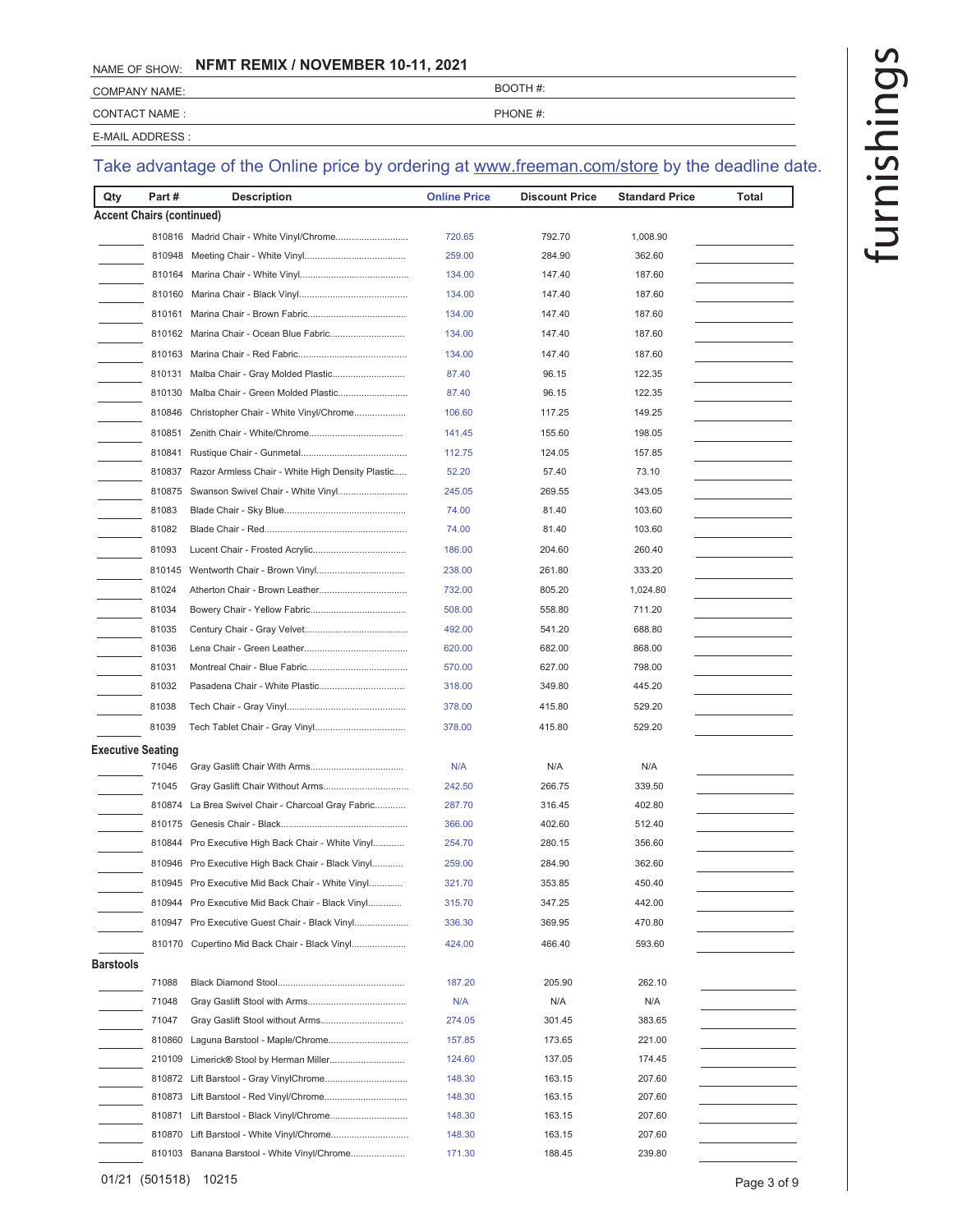COMPANY NAME: BOOTH #:

CONTACT NAME : PHONE #:

E-MAIL ADDRESS :

| Qty                                 | Part#  | <b>Description</b>                                           | <b>Online Price</b> | <b>Discount Price</b> | <b>Standard Price</b> | Total |
|-------------------------------------|--------|--------------------------------------------------------------|---------------------|-----------------------|-----------------------|-------|
| Barstools (continued)               |        |                                                              |                     |                       |                       |       |
|                                     |        | 810104 Banana Barstool - Black Vinyl/Chrome                  | 171.30              | 188.45                | 239.80                |       |
|                                     | 810850 |                                                              | 141.40              | 155.55                | 197.95                |       |
|                                     | 810840 | Zoey Barstool - White Vinyl/Chrome                           | 277.85              | 305.65                | 389.00                |       |
|                                     | 810848 | Christopher Barstool - White Vinyl/Chrome                    | 192.20              | 211.40                | 269.10                |       |
|                                     | 810202 | Shark Swivel Barstool - White Plastic/Chrome                 | 304.95              | 335.45                | 426.95                |       |
|                                     | 810839 |                                                              | 112.75              | 124.05                | 157.85                |       |
|                                     | 81080  |                                                              | 148.00              | 162.80                | 207.20                |       |
|                                     | 81081  |                                                              | 148.00              | 162.80                | 207.20                |       |
|                                     | 81092  | Lucent Barstool - Frosted Acrylic                            | 198.00              | 217.80                | 277.20                |       |
|                                     | 810135 |                                                              | 164.00              | 180.40                | 229.60                |       |
|                                     | 81026  |                                                              | 264.00              | 290.40                | 369.60                |       |
|                                     | 81027  |                                                              | 264.00              | 290.40                | 369.60                |       |
|                                     | 81028  |                                                              | 264.00              | 290.40                | 369.60                |       |
|                                     | 81029  |                                                              | 264.00              | 290.40                | 369.60                |       |
|                                     | 81030  |                                                              | 264.00              | 290.40                | 369.60                |       |
| <b>Draped Tables &amp; Counters</b> |        |                                                              |                     |                       |                       |       |
|                                     |        | <b>Draped Tables - Tables are 24" wide</b>                   |                     |                       |                       |       |
|                                     |        | $\Box$ Black $\Box$ Blue $\Box$ White $\Box$ Gray $\Box$ Red |                     |                       |                       |       |
|                                     | 124330 |                                                              | N/A                 | N/A                   | N/A                   |       |
|                                     | 124430 |                                                              | 141.30              | 155.45                | 197.80                |       |
|                                     | 124630 |                                                              | 176.60              | 194.25                | 247.25                |       |
|                                     | 124830 |                                                              | 220.75              | 242.85                | 309.05                |       |
|                                     |        |                                                              | 30.60               | 33.65                 | 42.85                 |       |
|                                     |        |                                                              | 30.60               | 33.65                 | 42.85                 |       |
|                                     |        |                                                              | N/A                 | N/A                   | N/A                   |       |
|                                     |        |                                                              | 180.05              | 198.05                | 252.05                |       |
|                                     |        |                                                              | 225.10              | 247.60                | 315.15                |       |
|                                     |        |                                                              | 281.35              | 309.50                | 393.90                |       |
|                                     |        |                                                              | 30.60               | 33.65                 | 42.85                 |       |
|                                     |        |                                                              | 30.60               | 33.65                 | 42.85                 |       |
|                                     |        | Undraped Tables & Counters                                   |                     |                       |                       |       |
|                                     |        |                                                              | N/A                 | N/A                   | N/A                   |       |
|                                     |        |                                                              | 53.25               | 58.60                 | 74.55                 |       |
|                                     | 125630 |                                                              | 66.60               | 73.25                 | 93.25                 |       |
|                                     | 125830 |                                                              | 83.25               | 91.60                 | 116.55                |       |
|                                     | 125342 |                                                              | N/A                 | N/A                   | N/A                   |       |
|                                     | 125442 |                                                              | 88.10               | 96.90                 | 123.35                |       |
|                                     |        |                                                              | 110.10              | 121.10                | 154.15                |       |
|                                     |        |                                                              | 137.60              | 151.35                | 192.65                |       |
|                                     |        | <b>Table Top Risers - Risers are 8" wide</b>                 |                     |                       |                       |       |
|                                     |        |                                                              | 30.15               | 33.15                 | 42.20                 |       |
|                                     |        |                                                              | 30.15               | 33.15                 | 42.20                 |       |
|                                     |        |                                                              | 35.30               | 38.85                 | 49.40                 |       |
|                                     |        |                                                              | 35.30               | 38.85                 | 49.40                 |       |
|                                     |        |                                                              | 40.70               | 44.75                 | 57.00                 |       |
|                                     |        |                                                              | 40.70               | 44.75                 | 57.00                 |       |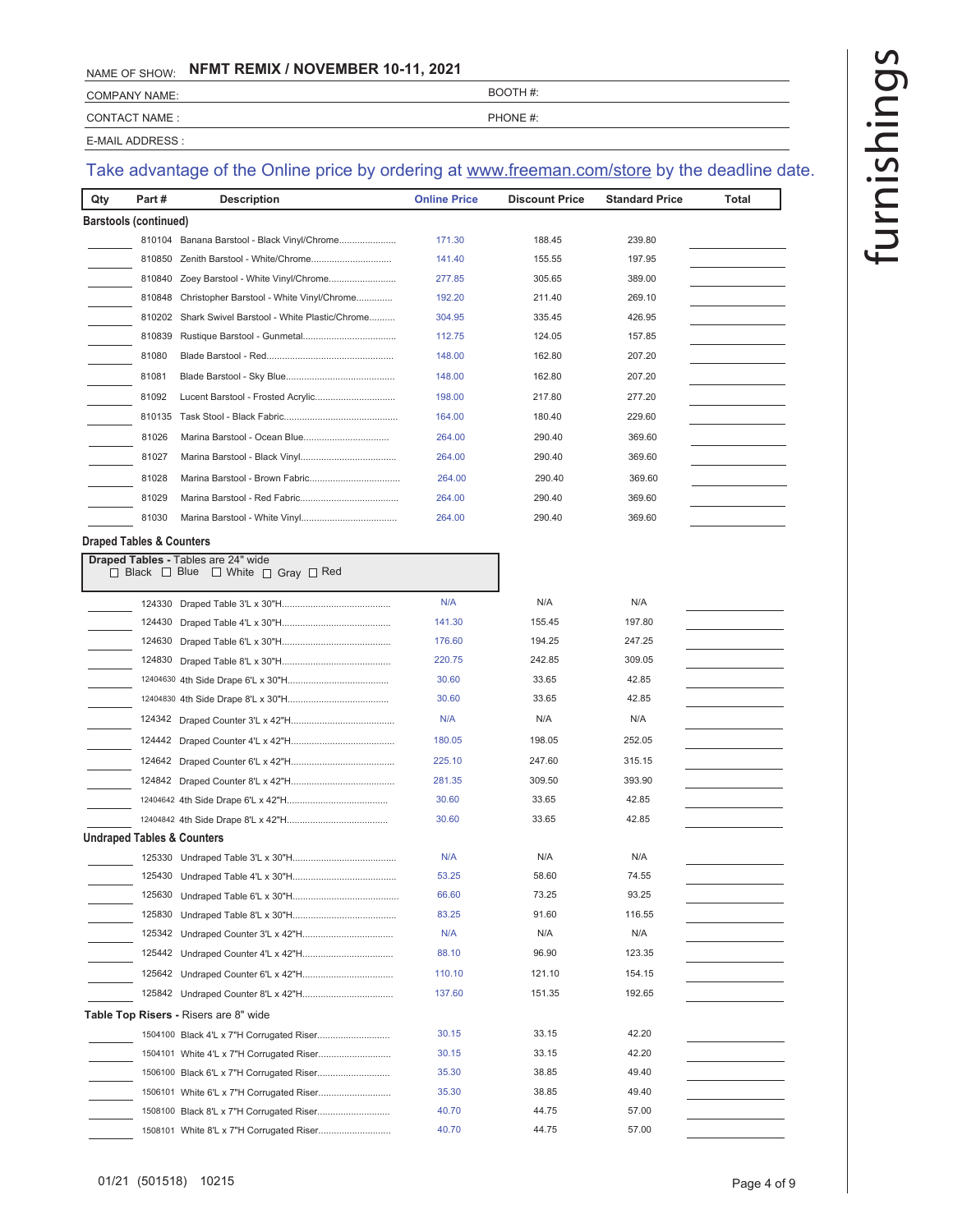| <b>COMPANY NAME:</b> | BOOTH #: |
|----------------------|----------|
| <b>CONTACT NAME:</b> | PHONE #: |

E-MAIL ADDRESS :

| Qty                    | Part#   | <b>Description</b>                                       | <b>Online Price</b> | <b>Discount Price</b> | <b>Standard Price</b> | Total |
|------------------------|---------|----------------------------------------------------------|---------------------|-----------------------|-----------------------|-------|
|                        |         | <b>Table Top Risers - Risers are 8" wide (continued)</b> |                     |                       |                       |       |
|                        |         |                                                          | 46.10               | 50.70                 | 64.55                 |       |
|                        |         |                                                          | 46.10               | 50.70                 | 64.55                 |       |
|                        |         | 1506200 Black 6'L x 14"H Corrugated Riser                | 56.40               | 62.05                 | 78.95                 |       |
|                        | 1506201 |                                                          | 56.40               | 62.05                 | 78.95                 |       |
|                        |         |                                                          | 66.70               | 73.35                 | 93.40                 |       |
|                        |         |                                                          | 66.70               | 73.35                 | 93.40                 |       |
|                        |         | <b>Pedestal Tables - Soho Series</b>                     |                     |                       |                       |       |
|                        | 72069   |                                                          | 228.05              | 250.85                | 319.25                |       |
|                        | 72067   |                                                          | 228.05              | 250.85                | 319.25                |       |
|                        | 72066   |                                                          | 179.75              | 197.75                | 251.65                |       |
|                        | 72070   | Black Top Bistro Table - 42"H x 24"W                     | 288.35              | 317.20                | 403.70                |       |
|                        | 72068   | Black Top Bistro Table - 42"H x 36"W                     | 300.10              | 330.10                | 420.15                |       |
|                        |         | Pedestal Tables - Chelsea Series                         |                     |                       |                       |       |
|                        | 72063   | Butcher Block Top Cafe Table - 30"H x 30"W               | 207.85              | 228.65                | 291.00                |       |
|                        | 72064   | Butcher Block Top Cafe Table - 30"H x 36"W               | 207.85              | 228.65                | 291.00                |       |
|                        | 720163  | Butcher Block Top Bistro Table - 42"H x 30"W             | 265.05              | 291.55                | 371.05                |       |
|                        | 720164  | Butcher Block Top Bistro Table - 42"H x 36"W             | 265.05              | 291.55                | 371.05                |       |
| <b>Pedestal Tables</b> |         |                                                          |                     |                       |                       |       |
|                        | 8201208 | Hydraulic Base Cafe Table - Maple                        | 315.70              | 347.25                | 442.00                |       |
|                        | 8201207 | Hydraulic Base Bar Table - Maple                         | 328.00              | 360.80                | 459.20                |       |
|                        | 8201209 | Hydraulic Base Cafe Table - Graphite                     | 350.55              | 385.60                | 490.75                |       |
|                        | 8201211 | Hydraulic Base Bar Table - Graphite                      | 360.80              | 396.90                | 505.10                |       |
|                        | 8201206 | Hydraulic Base Cafe Table - Maple                        | 358.75              | 394.65                | 502.25                |       |
|                        | 8201205 | Hydraulic Base Bar Table - Maple                         | 356.70              | 392.35                | 499.40                |       |
|                        | 820126  | Hydraulic Base Cafe Table - White Laminate               | 358.75              | 394.65                | 502.25                |       |
|                        | 820125  | Hydraulic Base Bar Table - White Laminate                | 375.15              | 412.65                | 525.20                |       |
|                        | 820241  | Madison Hydraulic Base Cafe Table - Gray Acajou.         | 280.20              | 308.20                | 392.30                |       |
|                        | 820240  | Madison Hydraulic Base Bar Table - Gray Acajou           | 280.20              | 308.20                | 392.30                |       |
|                        | 820265  | Madison Cafe Table - Gray Acajou                         | 221.15              | 243.25                | 309.60                |       |
|                        | 820264  |                                                          | 242.20              | 266.40                | 339.10                |       |
|                        |         |                                                          |                     |                       |                       |       |
|                        | 8201220 | 30" Cafe Table Black Base - White Laminate               | 235.15              | 258.65                | 329.20                |       |
|                        | 8201221 | 30" Bar Table Black Base - White Laminate                | 252.95              | 278.25                | 354.15                |       |
|                        | 8201222 | 30" Bar Table Chrome Base - White Laminate               | 362.25              | 398.50                | 507.15                |       |
|                        | 8201223 | 30" Cafe Table Chrome Base - White Laminate              | 362.25              | 398.50                | 507.15                |       |
|                        | 820920  | 30" Bar Table Chrome Hydraulic Base - Red                | 280.20              | 308.20                | 392.30                |       |
|                        | 820921  | 30" Cafe Table Chrome Hydraulic Base - Red               | 280.20              | 308.20                | 392.30                |       |
|                        | 820922  | 30" Bar Table Chrome Hydraulic Base - Graphite           | 280.20              | 308.20                | 392.30                |       |
|                        | 820923  | 30" Cafe Table Chrome Hydraulic Base - Graphite          | 280.20              | 308.20                | 392.30                |       |
|                        | 820930  | 30" Bar Table w/ Hydraulic Base - Blue                   | 274.00              | 301.40                | 383.60                |       |
|                        | 820931  | 30" Bar Table w/ Black Base - Blue                       | 218.00              | 239.80                | 305.20                |       |
|                        | 820932  | 30" Bar Table w/ Hydraulic Base - Wood                   | 334.00              | 367.40                | 467.60                |       |
|                        | 820933  | 30" Bar Table w/ Black Base - Wood                       | 232.00              | 255.20                | 324.80                |       |
|                        | 820940  | 30" Cafe Table w/ Hydraulic Base - Blue                  | 274.00              | 301.40                | 383.60                |       |
|                        | 820941  | 30" Cafe Table w/ Black Base - Blue                      | 196.00              | 215.60                | 274.40                |       |
|                        |         |                                                          |                     |                       |                       |       |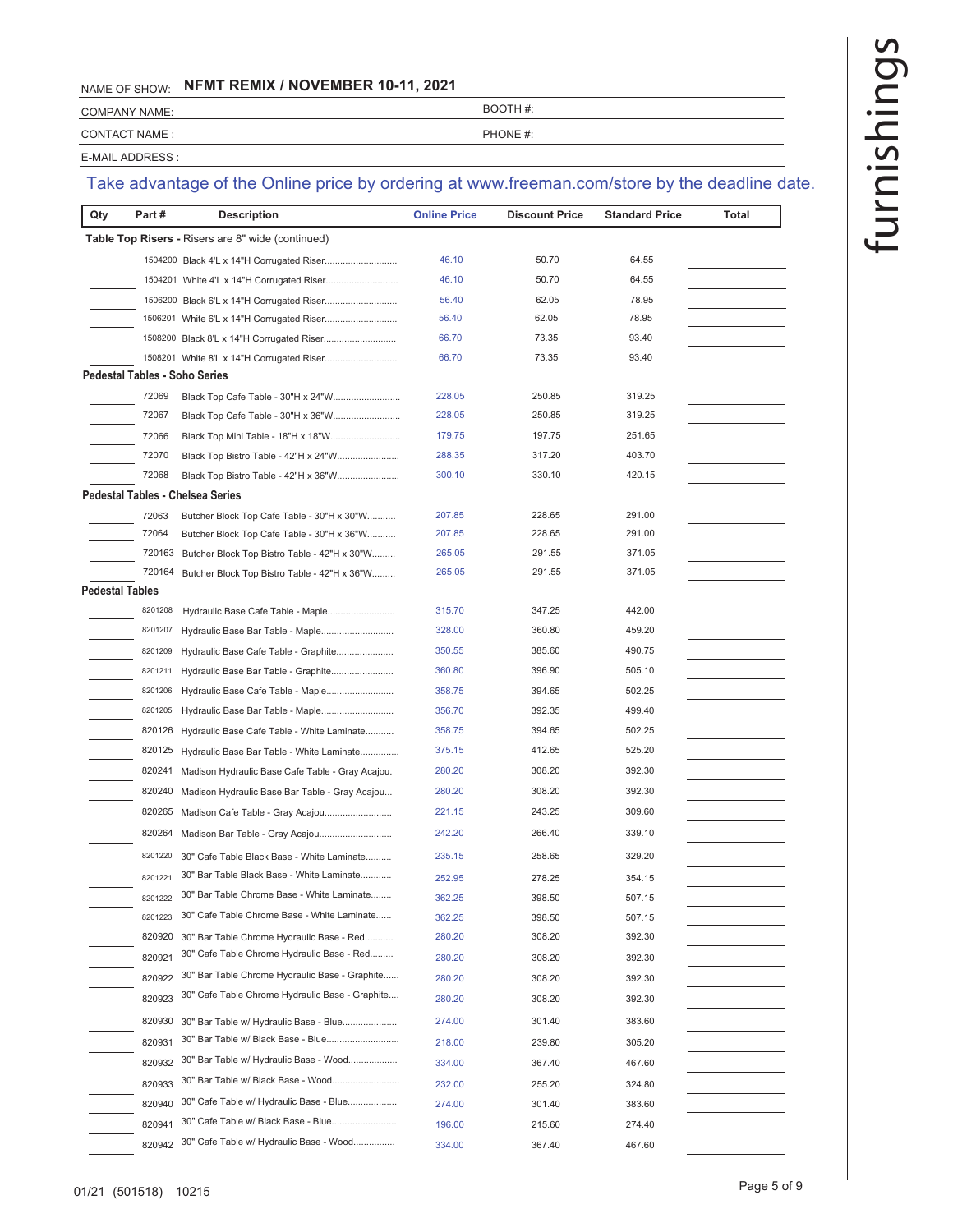| <b>COMPANY NAME:</b> | BOOTH #: |
|----------------------|----------|
| CONTACT NAME :       | PHONE #: |
| E-MAIL ADDRESS :     |          |

| Qty           | Part#                              | <b>Description</b>                                | <b>Online Price</b> | <b>Discount Price</b> | <b>Standard Price</b> | Total |
|---------------|------------------------------------|---------------------------------------------------|---------------------|-----------------------|-----------------------|-------|
|               | <b>Pedestal Tables (continued)</b> |                                                   |                     |                       |                       |       |
|               | 820943                             | 30" Cafe Table w/ Black Base - Wood               | 212.00              | 233.20                | 296.80                |       |
|               | 820910                             | 30" Bar Table w/ Hydraulic Base - Gunmetal        | 360.00              | 396.00                | 504.00                |       |
|               | 820911                             | 30" Bar Table w/ Hydraulic Base - Black           | 360.00              | 396.00                | 504.00                |       |
|               | 820912                             | 30" Bar Table w/ Hydraulic Base - Green           | 360.00              | 396.00                | 504.00                |       |
|               | 820913                             | 30" Bar Table w/ Hydraulic Base - Orange          | 360.00              | 396.00                | 504.00                |       |
|               | 820914                             | 30" Bar Table w/ Hydraulic Base - Yellow          | 360.00              | 396.00                | 504.00                |       |
|               | 820915                             | 30" Bar Table w/ Black Base - Gunmetal            | 252.00              | 277.20                | 352.80                |       |
|               | 820916                             | 30" Bar Table w/ Black Base - Black               | 252.00              | 277.20                | 352.80                |       |
|               | 820917                             | 30" Bar Table w/ Black Base - Green               | 252.00              | 277.20                | 352.80                |       |
|               | 820918                             | 30" Bar Table w/ Black Base - Orange              | 252.00              | 277.20                | 352.80                |       |
|               | 820919                             | 30" Bar Table w/ Black Base - Yellow              | 252.00              | 277.20                | 352.80                |       |
|               | 8201230                            | 30" Cafe Table w/ Hydraulic Base - Gunmetal       | 360.00              | 396.00                | 504.00                |       |
|               | 8201231                            | 30" Cafe Table w/ Hydraulic Base - Black          | 360.00              | 396.00                | 504.00                |       |
|               | 8201232                            | 30" Cafe Table w/ Hydraulic Base - Green          | 360.00              | 396.00                | 504.00                |       |
|               | 8201233                            | 30" Cafe Table w/ Hydraulic Base - Orange         | 360.00              | 396.00                | 504.00                |       |
|               | 8201234                            | 30" Cafe Table w/ Hydraulic Base - Yellow         | 360.00              | 396.00                | 504.00                |       |
|               | 8201235                            | 30" Cafe Table w/ Black Base - Gunmetal           | 234.00              | 257.40                | 327.60                |       |
|               | 8201236                            | 30" Cafe Table w/ Black Base - Black              | 234.00              | 257.40                | 327.60                |       |
|               | 8201237                            | 30" Cafe Table w/ Back Base - Green               | 234.00              | 257.40                | 327.60                |       |
|               | 8201238                            | 30" Cafe Table w/ Black Base - Orange             | 234.00              | 257.40                | 327.60                |       |
|               | 8201239                            | 30" Cafe Table w/ Black Base - Yellow             | 234.00              |                       |                       |       |
|               | 8201240                            | 36" Bar Table w/ Hydraulic Base - Black           | 374.00              | 257.40<br>411.40      | 327.60<br>523.60      |       |
|               | 8201241                            | 36" Bar Table w// Black Base - Black              | 256.00              | 281.60                | 358.40                |       |
|               | 8201242                            | 36" Cafe Table w/ Hydraulic Base - Black          | 356.00              | 391.60                | 498.40                |       |
|               | 8201243                            | 36" Cafe Table w// Black Base - Black             |                     |                       | 383.60                |       |
|               |                                    |                                                   | 274.00              | 301.40                |                       |       |
| Accent Tables | 82015                              | Silverado End Table - Tempered Glass/Painted      | 231.90              | 255.10                | 324.65                |       |
|               | 82014                              | Silverado Cocktail Table - Tempered Glass/Painted | 246.50              | 271.15                | 345.10                |       |
|               | 820252                             | Alondra End Table - Glass/Chrome                  | 204.95              | 225.45                | 286.95                |       |
|               | 820250                             | Alondra Cocktail Table - Glass/Chrome             | 284.40              | 312.85                | 398.15                |       |
|               |                                    | 820253 Alondra End Table - Wood/Chrome            | 204.95              | 225.45                | 286.95                |       |
|               | 820251                             | Alondra Cocktail Table - Wood/Chrome              | 284.40              | 312.85                | 398.15                |       |
|               | 8201224                            | Atomic 36" Round Table - Glass/Chrome             | 316.50              | 348.15                | 443.10                |       |
|               | 8201225                            | Atomic 42" Round Table - Glass/Chrome             | 316.50              | 348.15                | 443.10                |       |
|               | 82028                              | Geo End Table - Wood/Black Steel                  | 242.75              | 267.05                | 339.85                |       |
|               | 82027                              | Geo Cocktail Table - Wood/Black Steel             | 247.85              | 272.65                | 347.00                |       |
|               | 82035                              |                                                   | 178.35              | 196.20                | 249.70                |       |
|               | 82034                              | Geo Cocktail Table - Glass/Chrome                 | 196.80              | 216.50                | 275.50                |       |
|               | 82054                              | Sydney End Table - Black Laminate/Brushed Steel   | 215.25              | 236.80                | 301.35                |       |
|               | 82055                              | Sydney End Table - White Laminate/Brushed Steel   | 215.25              | 236.80                | 301.35                |       |
|               | 82052                              | Sydney Cocktail Table - Black Laminate/Brushed    | 262.40              | 288.65                | 367.35                |       |
|               | 82053                              | Sydney Cocktail Table - White Laminate/Brushed    | 262.40              | 288.65                | 367.35                |       |
|               | 82079                              | Sydney End Table - Blue Laminate/Brushed Steel    | 214.00              | 235.40                | 299.60                |       |
|               | 82080                              | Sydney End Table - Wood Laminate/Brushed Steel    | 214.00              | 235.40                | 299.60                |       |
|               | 82077                              | Sydney Cocktail Table - Blue Laminate/Brushed     | 258.00              | 283.80                | 361.20                |       |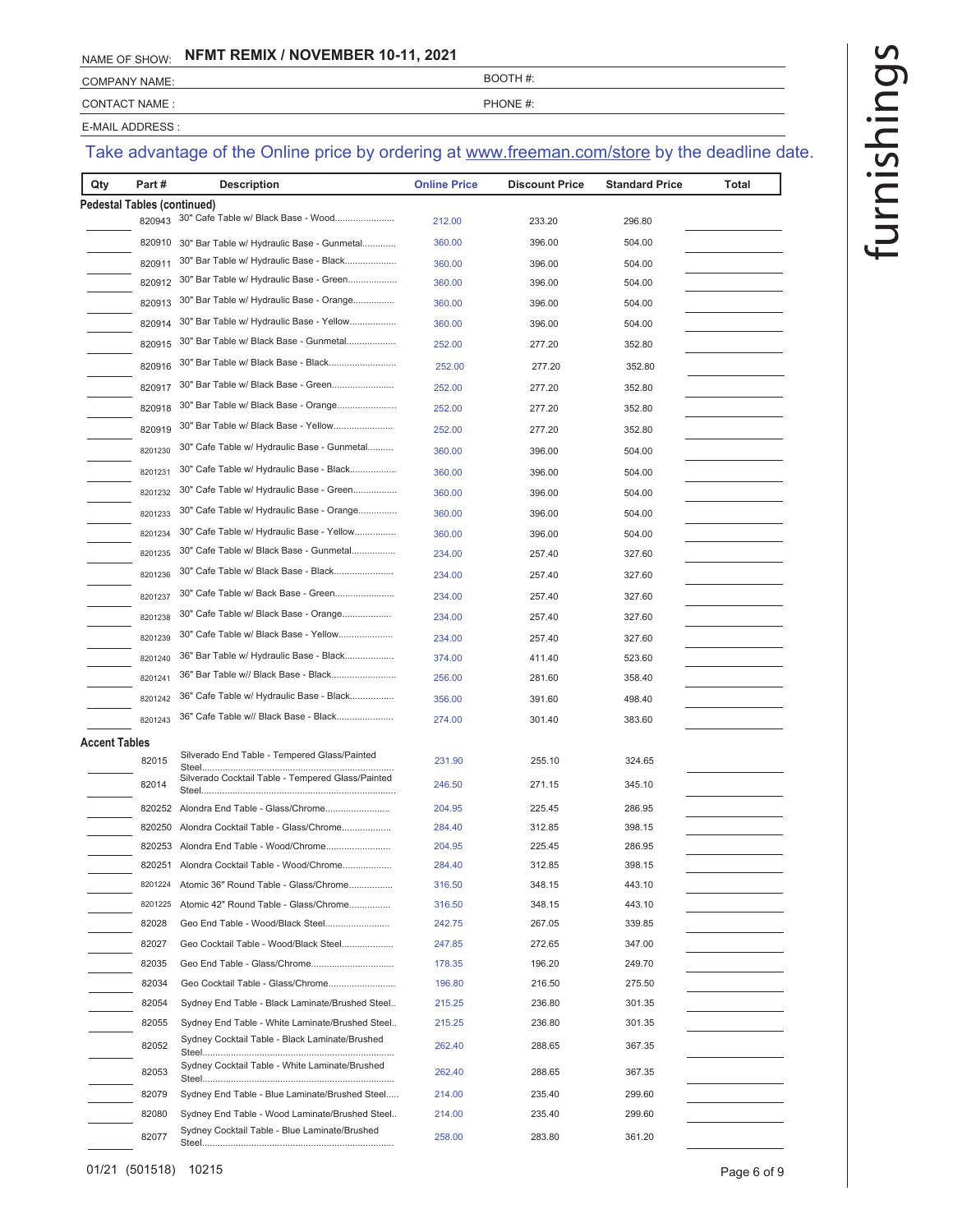COMPANY NAME: BOOTH #:

CONTACT NAME :  $PPHONE #$ :

E-MAIL ADDRESS :

| Part#<br>Qty                     | <b>Description</b>                               | <b>Online Price</b> | <b>Discount Price</b> | <b>Standard Price</b> | Total |
|----------------------------------|--------------------------------------------------|---------------------|-----------------------|-----------------------|-------|
| <b>Accent Tables (continued)</b> |                                                  |                     |                       |                       |       |
| 82078                            | Sydney Cocktail Table - Wood Laminate/Brushed    | 258.00              | 283.80                | 361.20                |       |
| 82075                            |                                                  | 219.30              | 241.25                | 307.00                |       |
| 82074                            | Regis Bench Table - Brushed Metal                | 309.15              | 340.05                | 432.80                |       |
| 820844                           | Aura Round Table - White Metal                   | 119.15              | 131.05                | 166.80                |       |
| 82043                            | Geo Square-Round Table - Glass/Black Steel       | 287.00              | 315.70                | 401.80                |       |
| 82044                            | Geo Square-Round Table - Glass/Chrome            | 287.00              | 315.70                | 401.80                |       |
| 8201226                          | Rustique Square Metal Bar Table - Gray           | 278.35              | 306.20                | 389.70                |       |
| 820130                           |                                                  | 264.00              | 290.40                | 369.60                |       |
| 820131                           | Mesa Cocktail Table - Glass/Bronze               | 264.00              | 290.40                | 369.60                |       |
| 820132                           | Mesa Cocktail Table - Wood/Bronze                | 264.00              | 290.40                | 369.60                |       |
| 820133                           |                                                  | 235.00              | 258.50                | 329.00                |       |
| 820134                           |                                                  | 235.00              | 258.50                | 329.00                |       |
| 820135                           |                                                  | 235.00              | 258.50                | 329.00                |       |
| 820310                           | Sedona Side Table - Black/Bronze                 | 196.00              | 215.60                | 274.40                |       |
| 820311                           |                                                  | 196.00              | 215.60                | 274.40                |       |
| 820312                           | Sedona Side Table - White/Bronze                 | 196.00              | 215.60                | 274.40                |       |
| 820320                           | Taos Side Table - Black/Bronze                   | 196.00              | 215.60                | 274.40                |       |
| 820321                           |                                                  | 196.00              | 215.60                | 274.40                |       |
| 820322                           |                                                  | 196.00              | 215.60                | 274.40                |       |
| <b>Conference Tables</b>         |                                                  |                     |                       |                       |       |
| 82041                            | Geo Conference Table - Glass/Black Steel         | 391.55              | 430.70                | 548.15                |       |
| 82051                            | Geo Conference Table - Glass/Chrome              | 348.85              | 383.75                | 488.40                |       |
| 820260                           | Madison Conference Table - Gray Acajou           | 378.75              | 416.65                | 530.25                |       |
| 820708                           | 42" Round Conference Table - White Laminate      | 374.10              | 411.50                | 523.75                |       |
| 820261                           | Madison 5' Conference Table - Gray Acajou        | 458.85              | 504.75                | 642.40                |       |
|                                  | 820262 Madison 8' Conference Table - Gray Acajou | 916.40              | 1,008.05              | 1,282.95              |       |
| 820263                           | Madison 10' Conference Table - Gray Acajou       | 916.40              | 1,008.05              | 1,282.95              |       |
| 820951                           | Ventura Bar Table - Maple w/ Grommets            | 651.55              | 716.70                | 912.15                |       |
|                                  | 820952 Ventura Communal Bar Table - Black        | 672.40              | 739.65                | 941.35                |       |
|                                  | 820953 Ventura Bar Table - White w/ Grommets     | 651.55              | 716.70                | 912.15                |       |
| 820954                           | Ventura Communal Bar Table - Maple               | 651.50              | 716.65                | 912.10                |       |
| 820956                           | Ventura Communal Bar Table - White               | 651.55              | 716.70                | 912.15                |       |
|                                  | 820963 Ventura Communal Cafe Table - Maple       | 454.00              | 499.40                | 635.60                |       |
| 820960                           | Ventura Cafe Table - Maple w/ Grommets           | 636.00              | 699.60                | 890.40                |       |
|                                  | 820961 Ventura Cafe Table - White w/ Grommets    | 636.00              | 699.60                | 890.40                |       |
| 820966                           | Ventura Communal Cafe Table - White              | 454.00              | 499.40                | 635.60                |       |
| 820962                           | Ventura Communal Cafe Table - Black              | 454.00              | 499.40                | 635.60                |       |
|                                  |                                                  |                     |                       |                       |       |
| 8201244                          | 42" Round Conference Table - Black Laminate      | 372.00              | 409.20                | 520.80                |       |
| 8201                             |                                                  | 808.00              | 888.80                | 1,131.20              |       |
| 8203                             |                                                  | 416.00              | 457.60                | 582.40                |       |
| 8205                             |                                                  | 608.00              | 668.80                | 851.20                |       |
| Office                           |                                                  |                     |                       |                       |       |
| 84075                            |                                                  | 547.35              | 602.10                | 766.30                |       |
| 84078                            | Madison Bookcase - Gray Acajou                   | 389.50              | 428.45                | 545.30                |       |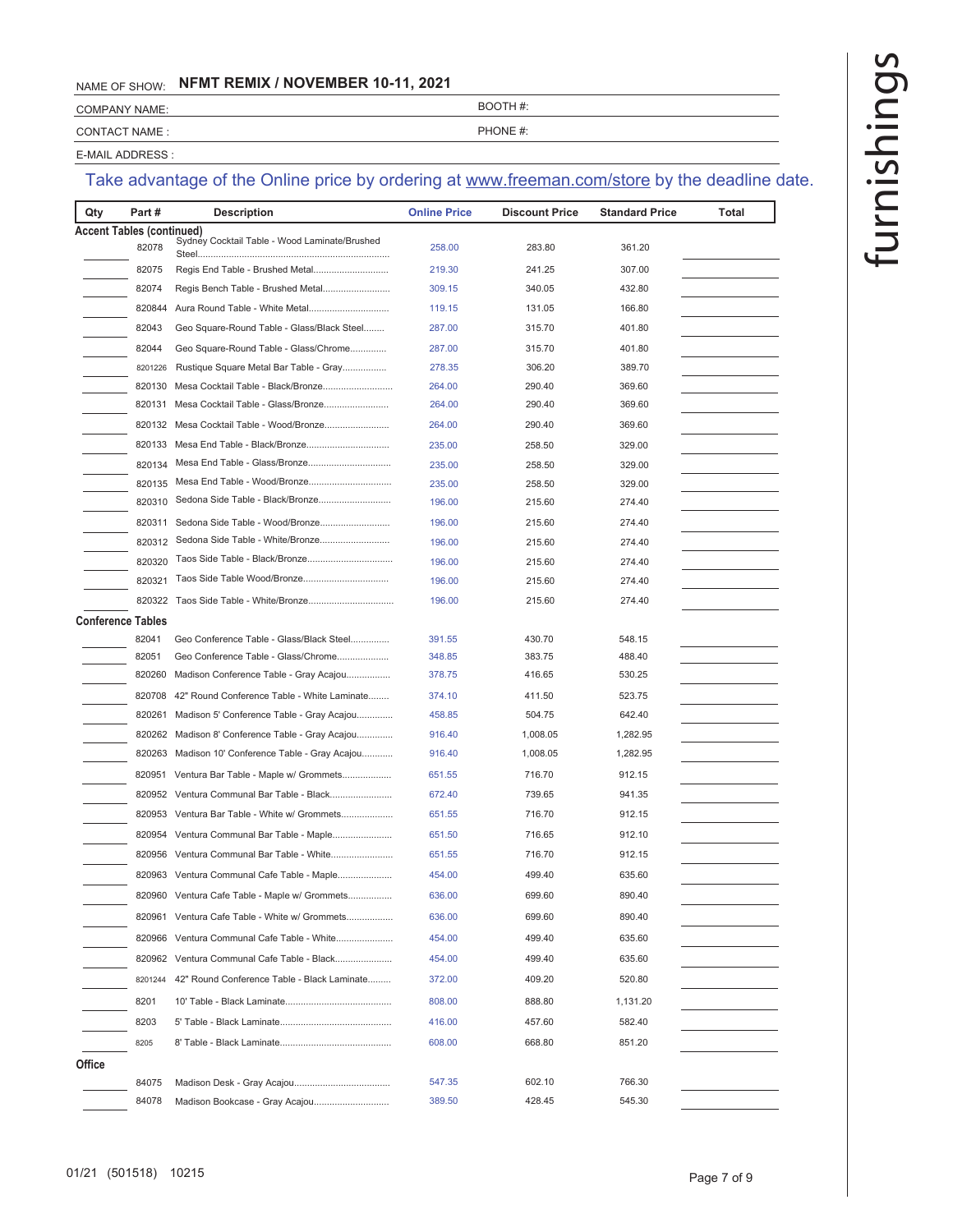COMPANY NAME: BOOTH #:

CONTACT NAME : PHONE #:

E-MAIL ADDRESS :

# Take advantage of the Online price by ordering at www.freeman.com/store by the deadline date.

| Qty                    | Part#                        | <b>Description</b>                                | <b>Online Price</b>              | <b>Discount Price</b> | <b>Standard Price</b> | <b>Total</b> |  |
|------------------------|------------------------------|---------------------------------------------------|----------------------------------|-----------------------|-----------------------|--------------|--|
|                        | <b>Computer Desks/Tables</b> |                                                   |                                  |                       |                       |              |  |
|                        |                              |                                                   | 321.85                           | 354.05                | 450.60                |              |  |
|                        |                              |                                                   | <b>POWERED</b>                   |                       |                       |              |  |
| <b>Powered Seating</b> |                              |                                                   |                                  |                       |                       |              |  |
|                        | 810120                       | Naples Chair, Powered - Black Vinyl               | 637.10                           | 700.80                | 891.95                |              |  |
|                        |                              | 830122 Naples Loveseat, Powered - Black Vinyl     | 856.45                           | 942.10                | 1,199.05              |              |  |
|                        | 830121                       | Naples Sofa, Powered - Black Vinyl                | 985.95                           | 1,084.55              | 1,380.35              |              |  |
| <b>Powered Tables</b>  |                              |                                                   |                                  |                       |                       |              |  |
|                        | 820950                       | Ventura Communal Bar Table, Powered - Black       | 832.30                           | 915.55                | 1,165.20              |              |  |
|                        | 820955                       | Ventura Communal Bar Table, Powered - White       | 756.30                           | 831.95                | 1,058.80              |              |  |
|                        | 820964                       | Ventura Communal Cafe Table, Powered - Black      | 564.00                           | 620.40                | 789.60                |              |  |
|                        | 820965                       | Ventura Communal Cafe Table, Powered - White      | 564.00                           | 620.40                | 789.60                |              |  |
|                        | 84083                        | Tech Desk w/ 3 Drawer File Cabinet, Powered -     | 568.15                           | 624.95                | 795.40                |              |  |
|                        | 84084                        | Tech Desk, Powered - Black Metal                  | 499.25                           | 549.20                | 698.95                |              |  |
|                        | 82076                        | Sydney Cocktail Table, Powered - Black            | 386.45                           | 425.10                | 541.05                |              |  |
|                        | 82073                        | Sydney Cocktail Table, Powered - White            | 386.45                           | 425.10                | 541.05                |              |  |
|                        | 8202                         | 10' Table, Powered - Black Laminate               | 1,010.00                         | 1,111.00              | 1,414.00              |              |  |
|                        | 8204                         | 5' Table, Powered - Black Laminate                | 522.00                           | 574.20                | 730.80                |              |  |
|                        | 8206                         | 8' Table, Powered - Black Laminate                | 1,010.00                         | 1,111.00              | 1,414.00              |              |  |
|                        | <b>Powered Pedestals</b>     |                                                   |                                  |                       |                       |              |  |
|                        | 85060                        | Powered Locking Pedestal 36" H, Black             | 465.80                           | 512.40                | 652.10                |              |  |
|                        | 85061                        | Powered Locking Pedestal 36" H, White             | 465.80                           | 512.40                | 652.10                |              |  |
|                        | 85062                        | Powered Locking Pedestal 42" H, Black             | 555.65                           | 611.20                | 777.90                |              |  |
|                        | 85063                        | Powered Locking Pedestal 42" H, White             | 555.65                           | 611.20                | 777.90                |              |  |
|                        |                              |                                                   | 450.00                           | 495.00                | 630.00                |              |  |
|                        | Midtown Counters & Bars      |                                                   |                                  |                       |                       |              |  |
|                        |                              | 850103 Midtown Powered Counter Unlighted - Pewter | 1,440.00                         | 1,584.00              | 2,016.00              |              |  |
|                        | 850102                       | Midtown Powered Counter Lighted w/ Plug-In -      | 1,676.00                         | 1,843.60              | 2,346.40              |              |  |
|                        | 850101                       |                                                   | 1,290.00                         | 1,419.00              | 1,806.00              |              |  |
|                        |                              | 850100 Midtown Bar Lighted w/ Plug-In - Pewter    | 1,532.00                         | 1,685.20              | 2,144.80              |              |  |
|                        |                              |                                                   | <b>DISPLAY &amp; ACCESSORIES</b> |                       |                       |              |  |
| <b>Product Storage</b> |                              |                                                   |                                  |                       |                       |              |  |
|                        | 84080                        | 3 Door File Cabinet on Castors - Black            | 173.35                           | 190.70                | 242.70                |              |  |
|                        | 85020                        | Posh Shelving w/ Chrome Frame - White             | 506.35                           | 557.00                | 708.90                |              |  |
| Refrigerator           |                              |                                                   |                                  |                       |                       |              |  |
|                        | 8503001                      |                                                   |                                  |                       | 995.90                |              |  |
|                        |                              |                                                   | 711.35                           | 782.50                |                       |              |  |
| Lighting               |                              |                                                   |                                  |                       |                       |              |  |
|                        | 850707                       | Mason Table Lamp - White/Brushed Silver           | 143.50                           | 157.85                | 200.90                |              |  |
|                        | 850708                       | Mason Floor Lamp - White/Brushed Silver           | 211.15                           | 232.25                | 295.60                |              |  |
| <b>Display</b>         |                              |                                                   |                                  |                       |                       |              |  |
|                        | 75030                        |                                                   | 232.60                           | 255.85                | 325.65                |              |  |
|                        | 75031                        | Display Cube - Black - 18" Medium                 | 252.85                           | 278.15                | 354.00                |              |  |
|                        | 75032                        |                                                   | 300.50                           | 330.55                | 420.70                |              |  |
|                        | 72056                        |                                                   | 489.95                           | 538.95                | 685.95                |              |  |
|                        | 75079                        |                                                   | N/A                              | N/A                   | N/A                   |              |  |

1